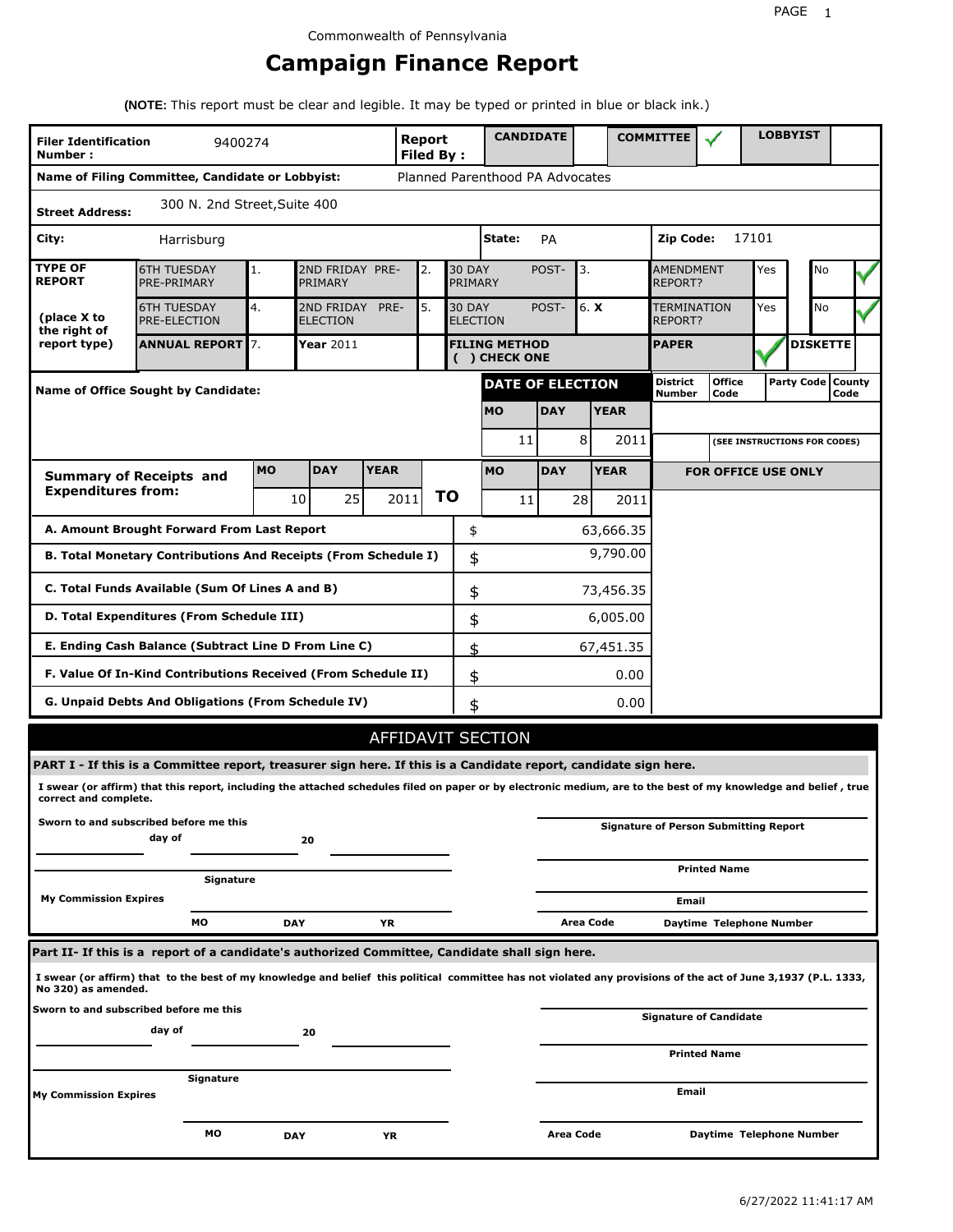## **SCHEDULE I CONTRIBUTIONS AND RECEIPTS Detailed Summary Page**

**Name of Filing Committee or Candidate Reporting Period Reporting Period** Planned Parenthood PA Advocates **From:** 10/25/2011 **To:** 11/28/2011 **1. Unitemized Contributions Received - \$ 50.00 or Less Per Contributor TOTAL for the Reporting Period (1) \$** 0.00 **2. Contributions Received - \$ 50.01 To \$250.00 (From Part A and Part B) TOTAL for the Reporting Period (2) Contributions Received From Political Committees (Part A) All Other Contributions (Part B) \$ \$ \$** 0.00 8,290.00 8,290.00 **3. Contributions Received Over \$250.00 (From Part C and Part D) TOTAL for the Reporting Period (3) Contributions Received From Political Committees (Part C) All Other Contributions (Part D) \$ \$ \$** 0.00 1,500.00 1,500.00 **4. Other Receipts, Refunds, Interest Earned, Returned Checks, Etc . (From Part E) TOTAL for the Reporting Period (4) \$** 0.00 **Total Monetary Contributions and Receipts During this Reporting Period (Add and enter amount totals from Boxes 1,2,3 and 4; also enter this amount on Page1, Report Cover Page, Item B.) \$** 9,790.00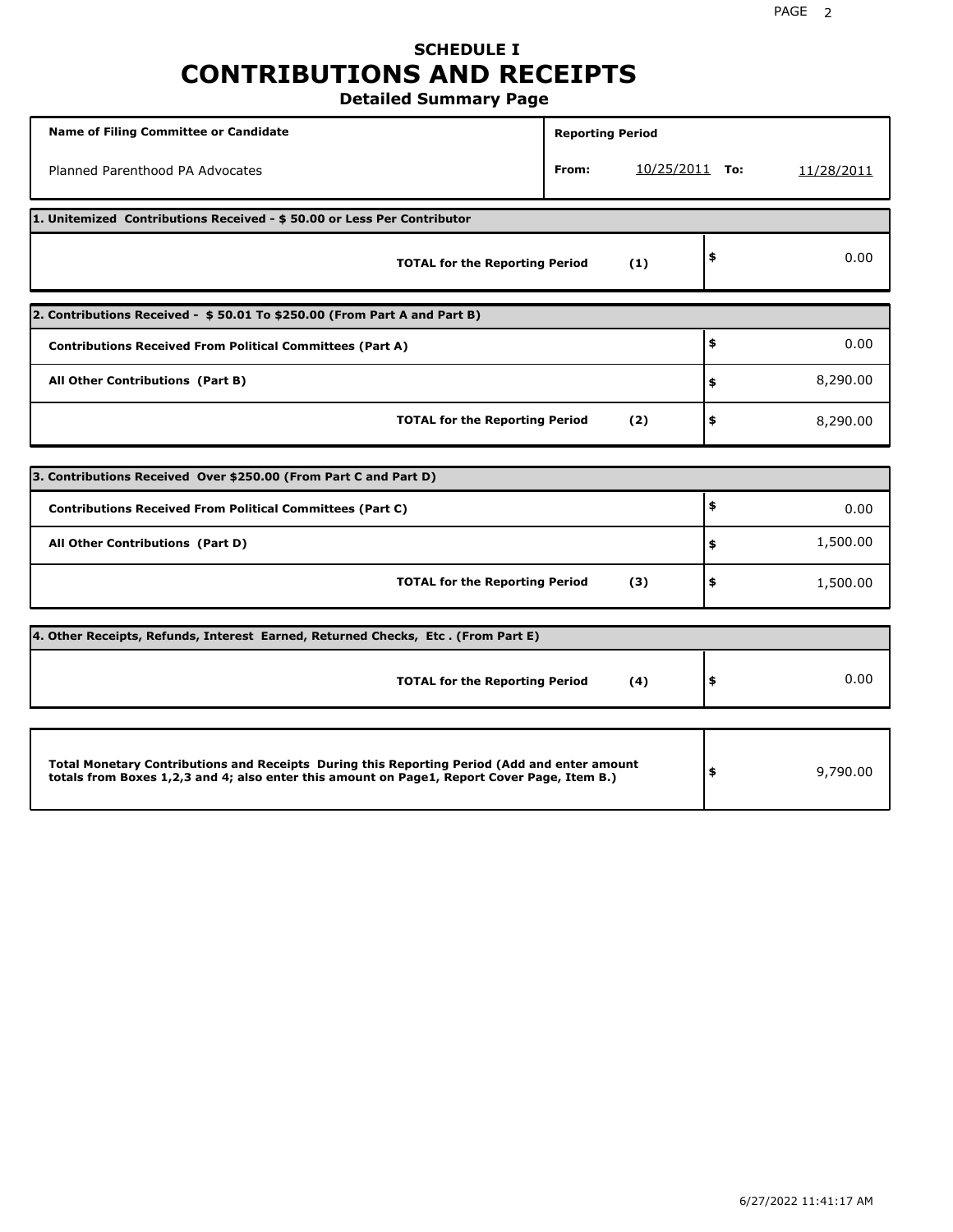# **PART A CONTRIBUTIONS RECEIVED FROM POLITICAL COMMITTEES**

**\$50.01 TO \$250.00**

 **Use this Part to itemize only contributions received from political committees with an aggregate value from \$50.01 to \$250.00 in the reporting period.**

| From:     | <b>DATE</b> | To:         |                   |
|-----------|-------------|-------------|-------------------|
|           |             |             |                   |
|           |             |             | <b>AMOUNT</b>     |
| <b>MO</b> | <b>DAY</b>  | <b>YEAR</b> |                   |
|           |             |             | \$<br>0.00        |
|           |             |             |                   |
|           |             |             | <b>PAGE TOTAL</b> |
|           |             |             |                   |

**Enter Grand Total of Part A on Schedule I, Detailed Summary Page, Section 2.**

**\$** 0.00

PAGE 3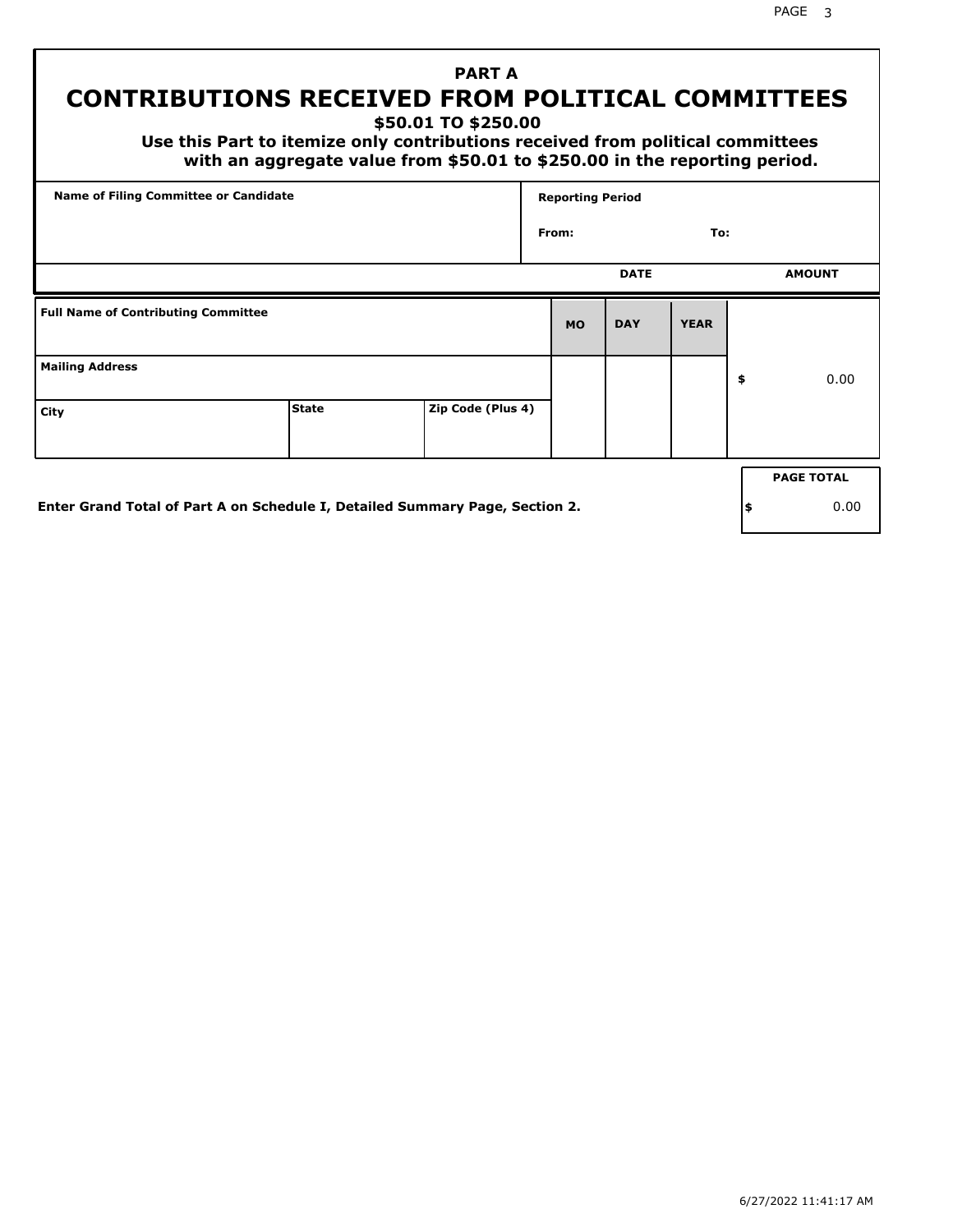| Use this Part to itemize all other contributions with an aggregate value from |                    | <b>PART B</b><br><b>ALL OTHER CONTRIBUTIONS</b><br>\$50.01 TO \$250.00<br>\$50.01 to \$250.00 in the reporting period.<br>(Exclude contributions from political committees reported in Part A) |                         |             |             |    |               |
|-------------------------------------------------------------------------------|--------------------|------------------------------------------------------------------------------------------------------------------------------------------------------------------------------------------------|-------------------------|-------------|-------------|----|---------------|
| Name of Filing Committee or Candidate                                         |                    |                                                                                                                                                                                                | <b>Reporting Period</b> |             |             |    |               |
| Planned Parenthood PA Advocates                                               |                    |                                                                                                                                                                                                | From:                   | 10/25/2011  | To:         |    | 11/28/2011    |
|                                                                               |                    |                                                                                                                                                                                                |                         | <b>DATE</b> |             |    | <b>AMOUNT</b> |
| <b>Full Name of Contributor</b><br>Faye Gelhard                               |                    |                                                                                                                                                                                                | <b>MO</b>               | <b>DAY</b>  | <b>YEAR</b> |    |               |
| <b>Mailing Address</b><br>1307 Edgewood Drive                                 |                    |                                                                                                                                                                                                |                         |             |             | \$ | 150.00        |
| City<br>East Earl                                                             | <b>State</b>       | Zip Code (Plus 4)                                                                                                                                                                              | 10                      | 26          | 2011        |    |               |
|                                                                               | PA                 | 17519                                                                                                                                                                                          |                         |             |             |    |               |
| <b>Full Name of Contributor</b><br>Kim Custer                                 |                    |                                                                                                                                                                                                | <b>MO</b>               | <b>DAY</b>  | <b>YEAR</b> |    |               |
| <b>Mailing Address</b><br>22891 Loumont Drive                                 |                    |                                                                                                                                                                                                |                         |             |             | \$ | 150.00        |
| City<br>Lake Forest                                                           | <b>State</b><br>CA | Zip Code (Plus 4)<br>92630                                                                                                                                                                     | 10                      | 26          | 2011        |    |               |
| <b>Full Name of Contributor</b><br>Karen Ritter                               |                    |                                                                                                                                                                                                | <b>MO</b>               | <b>DAY</b>  | <b>YEAR</b> |    |               |
| <b>Mailing Address</b><br>1810 Franklin Way                                   |                    |                                                                                                                                                                                                |                         |             |             | Ş  | 100.00        |
| City<br>Quakertown                                                            | <b>State</b><br>PA | Zip Code (Plus 4)<br>18951                                                                                                                                                                     | 10                      | 26          | 2011        |    |               |
| <b>Full Name of Contributor</b><br>John Lane                                  |                    |                                                                                                                                                                                                | <b>MO</b>               | <b>DAY</b>  | <b>YEAR</b> |    |               |
| <b>Mailing Address</b><br>1050 McNeilly Road, Apt 424                         |                    |                                                                                                                                                                                                |                         |             |             | \$ | 150.00        |
| City<br>Pittsburgh                                                            | <b>State</b><br>PA | Zip Code (Plus 4)<br>15226                                                                                                                                                                     | 10                      | 26          | 2011        |    |               |
| <b>Full Name of Contributor</b><br>Meecee Baker                               |                    |                                                                                                                                                                                                | <b>MO</b>               | <b>DAY</b>  | <b>YEAR</b> |    |               |
| <b>Mailing Address</b><br>9351 Mountain Road                                  |                    |                                                                                                                                                                                                |                         |             |             | \$ | 250.00        |
| City<br>Port Royal                                                            | <b>State</b><br>PA | Zip Code (Plus 4)<br>17082                                                                                                                                                                     | 10                      | 25          | 2011        |    |               |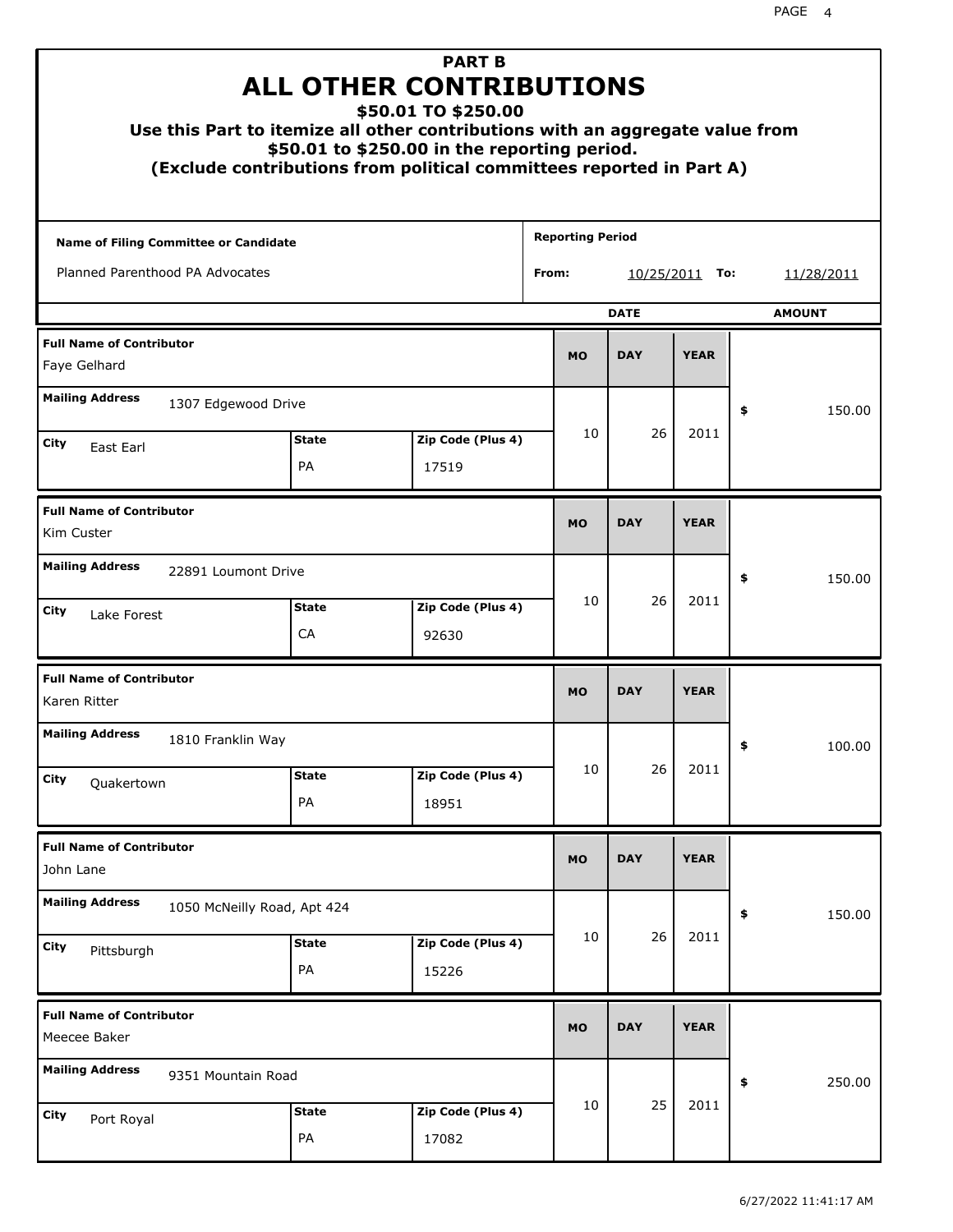| <b>Full Name of Contributor</b><br>Janet Edwards |                           |                    |                            | <b>MO</b> | <b>DAY</b> | <b>YEAR</b> |              |
|--------------------------------------------------|---------------------------|--------------------|----------------------------|-----------|------------|-------------|--------------|
|                                                  |                           |                    |                            |           |            |             |              |
| <b>Mailing Address</b>                           | 73 Stephania Drive        |                    |                            |           |            |             | \$<br>100.00 |
| City<br>Middletown                               |                           | <b>State</b>       | Zip Code (Plus 4)          | 10        | 25         | 2011        |              |
|                                                  |                           | PA                 | 17057                      |           |            |             |              |
| <b>Full Name of Contributor</b>                  |                           |                    |                            | <b>MO</b> | <b>DAY</b> | <b>YEAR</b> |              |
| Rosemary Barrett                                 |                           |                    |                            |           |            |             |              |
| <b>Mailing Address</b>                           | 27 Victoria Way           |                    |                            |           |            |             | \$<br>200.00 |
| City<br>Camp Hill                                |                           | <b>State</b>       | Zip Code (Plus 4)          | 10        | 25         | 2011        |              |
|                                                  |                           | PA                 | 17011                      |           |            |             |              |
| <b>Full Name of Contributor</b>                  |                           |                    |                            | <b>MO</b> | <b>DAY</b> | <b>YEAR</b> |              |
| Anne Davies Newman                               |                           |                    |                            |           |            |             |              |
| <b>Mailing Address</b>                           | 155 Winfield Drive        |                    |                            |           |            |             | \$<br>150.00 |
| City<br>Camp Hill                                |                           | <b>State</b>       | Zip Code (Plus 4)          | 10        | 25         | 2011        |              |
|                                                  |                           | PA                 | 17011                      |           |            |             |              |
|                                                  |                           |                    |                            |           |            |             |              |
| <b>Full Name of Contributor</b>                  |                           |                    |                            | <b>MO</b> | <b>DAY</b> | <b>YEAR</b> |              |
| Clifford H Tooker                                |                           |                    |                            |           |            |             |              |
| <b>Mailing Address</b>                           | 1012-C Rolling Glen Drive |                    |                            |           |            |             | \$<br>100.00 |
| City                                             |                           | <b>State</b>       | Zip Code (Plus 4)          | 10        | 25         | 2011        |              |
| Harrisburg                                       |                           | PA                 | 17109                      |           |            |             |              |
| <b>Full Name of Contributor</b>                  |                           |                    |                            |           | <b>DAY</b> | <b>YEAR</b> |              |
| C E Johnson                                      |                           |                    |                            | MO        |            |             |              |
| <b>Mailing Address</b>                           | 2320 Midland Road         |                    |                            |           |            |             | \$<br>100.00 |
| City<br>Harrisburg                               |                           | <b>State</b>       | Zip Code (Plus 4)          | 10        | 25         | 2011        |              |
|                                                  |                           | PA                 | 17104                      |           |            |             |              |
| <b>Full Name of Contributor</b>                  |                           |                    |                            | <b>MO</b> | <b>DAY</b> | <b>YEAR</b> |              |
| Katharine Kennedy                                |                           |                    |                            |           |            |             |              |
| <b>Mailing Address</b>                           | 904 Peachtree Drive       |                    |                            |           |            |             | \$<br>80.00  |
| City<br>Mechanicsburg                            |                           | <b>State</b><br>PA | Zip Code (Plus 4)<br>17055 | 10        | 25         | 2011        |              |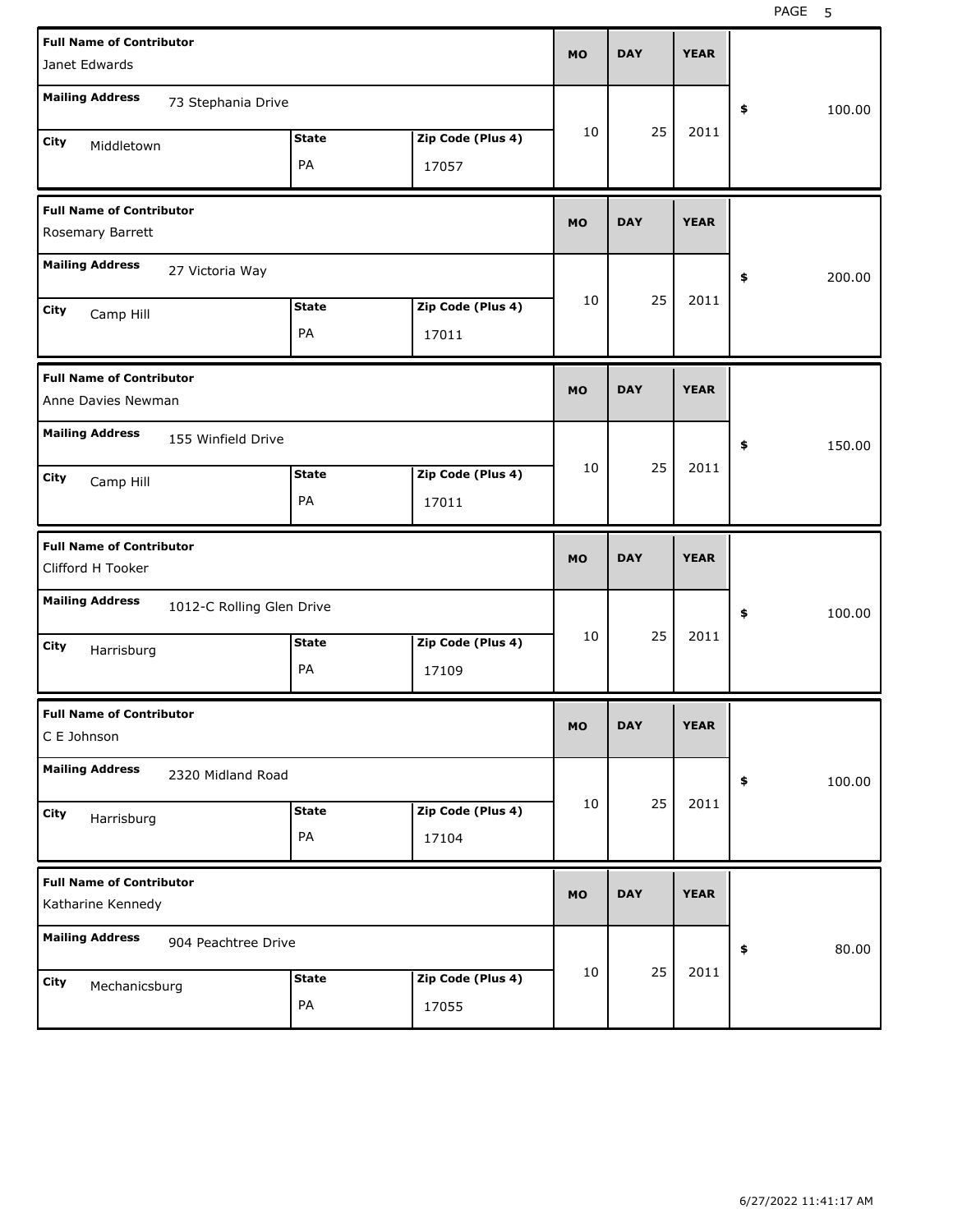| <b>Full Name of Contributor</b>                         |                               |              |                   | <b>MO</b> | <b>DAY</b> | <b>YEAR</b> |              |  |
|---------------------------------------------------------|-------------------------------|--------------|-------------------|-----------|------------|-------------|--------------|--|
| Thomas Previc                                           |                               |              |                   |           |            |             |              |  |
| <b>Mailing Address</b>                                  | 250 N 17th Street             |              |                   |           |            |             | \$<br>200.00 |  |
| City<br>Camp Hill                                       |                               | <b>State</b> | Zip Code (Plus 4) | 10        | 25         | 2011        |              |  |
|                                                         |                               | PA           | 17011             |           |            |             |              |  |
| <b>Full Name of Contributor</b><br>Fern Zlotoff         |                               |              |                   | <b>MO</b> | <b>DAY</b> | <b>YEAR</b> |              |  |
| <b>Mailing Address</b>                                  | PO Box 90                     |              |                   |           |            |             | \$<br>100.00 |  |
| City<br>Grantham                                        |                               | <b>State</b> | Zip Code (Plus 4) | 10        | 25         | 2011        |              |  |
|                                                         |                               | PA           | 17027             |           |            |             |              |  |
| <b>Full Name of Contributor</b><br>Virginia Barr        |                               |              |                   | <b>MO</b> | <b>DAY</b> | <b>YEAR</b> |              |  |
| <b>Mailing Address</b>                                  | 747 Limekiln Road             |              |                   |           |            |             | \$<br>100.00 |  |
| City<br>New Cumberland                                  |                               | <b>State</b> | Zip Code (Plus 4) | 10        | 25         | 2011        |              |  |
|                                                         |                               | PA           | 17070             |           |            |             |              |  |
|                                                         |                               |              |                   |           |            |             |              |  |
| <b>Full Name of Contributor</b><br>Ritchie L Tabachnick |                               |              |                   | <b>MO</b> | <b>DAY</b> | <b>YEAR</b> |              |  |
| <b>Mailing Address</b>                                  | 111 Grandview Avenue, Apt 201 |              |                   |           |            |             | \$<br>200.00 |  |
| City                                                    |                               | <b>State</b> | Zip Code (Plus 4) | 10        | 25         | 2011        |              |  |
| Pittsburgh                                              |                               | PA           | 15211             |           |            |             |              |  |
| <b>Full Name of Contributor</b><br>Kathleen Leid        |                               |              |                   | мo        | <b>DAY</b> | <b>YEAR</b> |              |  |
| <b>Mailing Address</b>                                  | 3808 Kramer Street            |              |                   |           |            |             | \$<br>100.00 |  |
| City                                                    |                               | <b>State</b> | Zip Code (Plus 4) | 10        | 25         | 2011        |              |  |
| Harrisburg                                              |                               | PA           | 17109             |           |            |             |              |  |
| <b>Full Name of Contributor</b><br>Alexander Reber      |                               |              |                   | <b>MO</b> | <b>DAY</b> | <b>YEAR</b> |              |  |
| <b>Mailing Address</b>                                  | 246 North Street              |              |                   |           |            |             | 100.00<br>\$ |  |
| City<br>Harrisburg                                      |                               | <b>State</b> | Zip Code (Plus 4) | 10        | 25         | 2011        |              |  |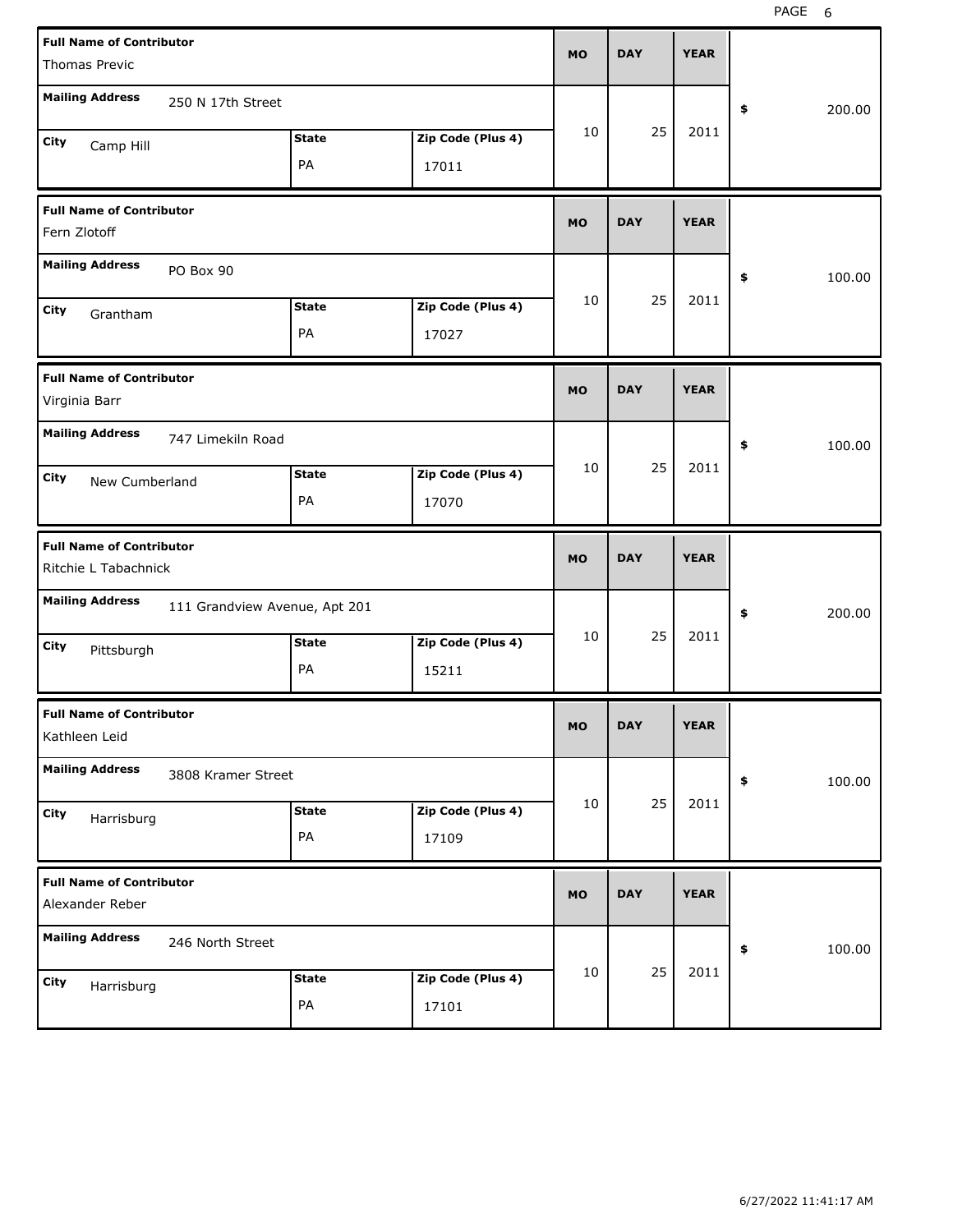| <b>Full Name of Contributor</b><br>Ellen Kramer        |                         |                    |                            | <b>MO</b> | <b>DAY</b> | <b>YEAR</b> |              |
|--------------------------------------------------------|-------------------------|--------------------|----------------------------|-----------|------------|-------------|--------------|
| <b>Mailing Address</b>                                 | 2739 N Second Street    |                    |                            |           |            |             | 100.00<br>\$ |
| City<br>Harrisburg                                     |                         | <b>State</b><br>PA | Zip Code (Plus 4)<br>17110 | 10        | 25         | 2011        |              |
| <b>Full Name of Contributor</b><br><b>Brian Baxter</b> |                         |                    |                            | <b>MO</b> | <b>DAY</b> | <b>YEAR</b> |              |
| <b>Mailing Address</b>                                 | 800 Admirals Way, #1181 |                    |                            |           |            |             | 250.00<br>\$ |
| City<br>Philadelphia                                   |                         | <b>State</b><br>PA | Zip Code (Plus 4)<br>19146 | 10        | 25         | 2011        |              |
| <b>Full Name of Contributor</b><br>Robert Goodling     |                         |                    |                            | <b>MO</b> | <b>DAY</b> | <b>YEAR</b> |              |
| <b>Mailing Address</b>                                 | 258 W Baltimore Street  |                    |                            | 10        | 25         | 2011        | 250.00<br>\$ |
| City<br>Carlisle                                       |                         | <b>State</b><br>PA | Zip Code (Plus 4)<br>17013 |           |            |             |              |
|                                                        |                         |                    |                            |           |            |             |              |
| <b>Full Name of Contributor</b><br>Michael Breslin     |                         |                    |                            | <b>MO</b> | <b>DAY</b> | <b>YEAR</b> |              |
| <b>Mailing Address</b>                                 | 4515 Laurelwood Drive   |                    |                            |           |            |             | 250.00<br>\$ |
| City<br>Harrisburg                                     |                         | <b>State</b><br>PA | Zip Code (Plus 4)<br>17110 | 10        | 25         | 2011        |              |
| <b>Full Name of Contributor</b><br>John Campbell       |                         |                    |                            | МO        | <b>DAY</b> | <b>YEAR</b> |              |
| <b>Mailing Address</b>                                 | 253 Boas Street         |                    |                            |           |            |             | \$<br>100.00 |
| City<br>Harrisburg                                     |                         | <b>State</b><br>PA | Zip Code (Plus 4)<br>17102 | 10        | 25         | 2011        |              |
| <b>Full Name of Contributor</b><br>Mary Isenhour       |                         |                    |                            | <b>MO</b> | <b>DAY</b> | <b>YEAR</b> |              |
| <b>Mailing Address</b>                                 | 3968 Green Street       |                    |                            | 10        | 25         | 2011        | 250.00<br>\$ |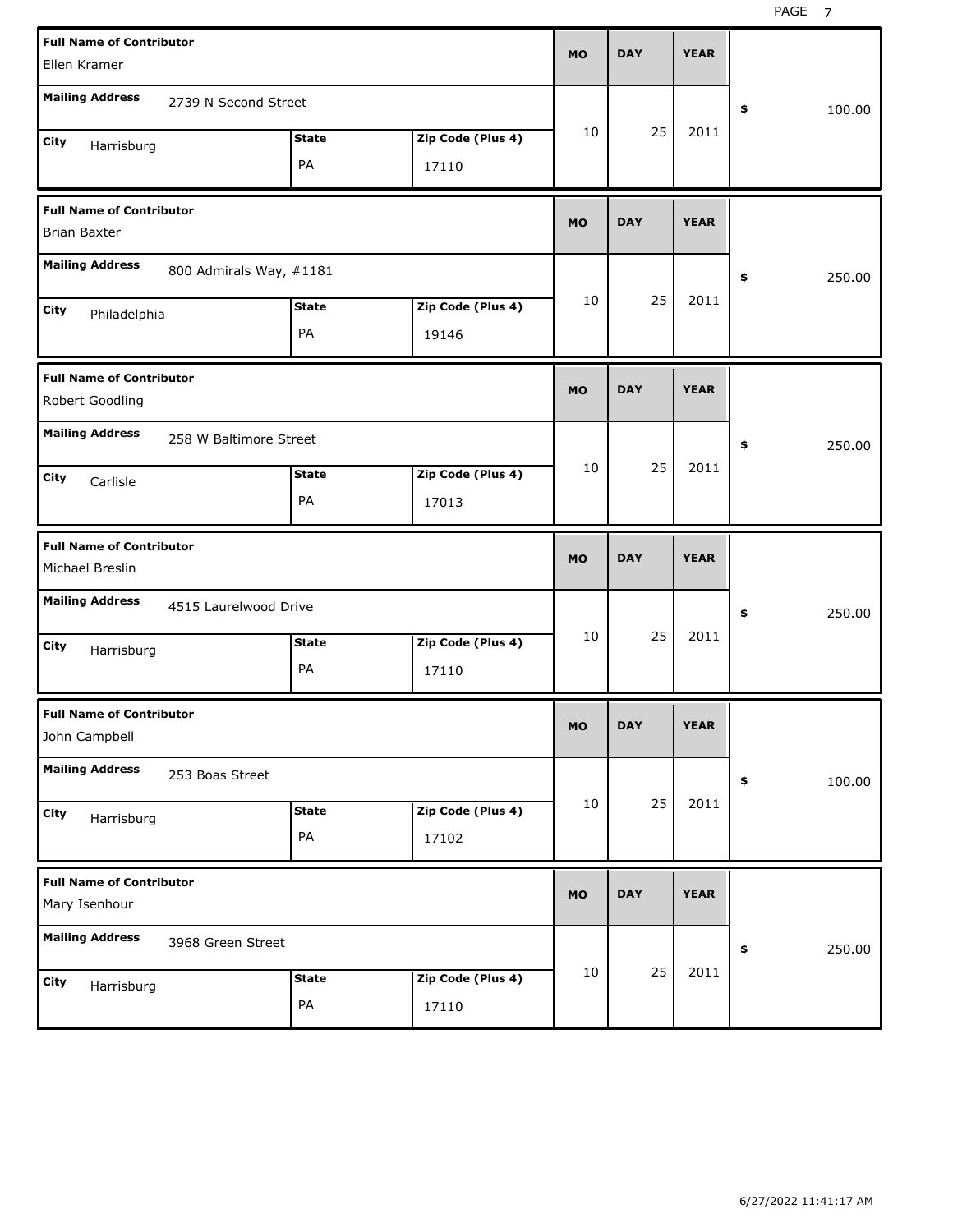PAGE 8

| <b>Full Name of Contributor</b>                          |                        |              |                   | <b>MO</b> | <b>DAY</b> | <b>YEAR</b> |              |
|----------------------------------------------------------|------------------------|--------------|-------------------|-----------|------------|-------------|--------------|
| Isenhour Rooney Strategies LLC                           |                        |              |                   |           |            |             |              |
| <b>Mailing Address</b>                                   | 117 East Broad Street  |              |                   |           |            |             | \$<br>250.00 |
| City<br>Bethlehem                                        |                        | <b>State</b> | Zip Code (Plus 4) | 10        | 25         | 2011        |              |
|                                                          |                        | PA           | 18018             |           |            |             |              |
| <b>Full Name of Contributor</b><br>Glenn Cudaback        |                        |              |                   | <b>MO</b> | <b>DAY</b> | <b>YEAR</b> |              |
| <b>Mailing Address</b>                                   | 617 Pleasant View Road |              |                   |           |            |             | \$<br>100.00 |
| City<br>Lewisberry                                       |                        | <b>State</b> | Zip Code (Plus 4) | 10        | 25         | 2011        |              |
|                                                          |                        | PA           | 17339             |           |            |             |              |
| <b>Full Name of Contributor</b><br>Michael Fedor         |                        |              |                   | <b>MO</b> | <b>DAY</b> | <b>YEAR</b> |              |
| <b>Mailing Address</b>                                   | 2340 Dewey Lane        |              |                   |           |            |             | \$<br>250.00 |
| City<br>Enola                                            |                        | <b>State</b> | Zip Code (Plus 4) | 10        | 25         | 2011        |              |
|                                                          |                        | PA           | 17025             |           |            |             |              |
|                                                          |                        |              |                   |           |            |             |              |
| <b>Full Name of Contributor</b><br>Karen Diener Best     |                        |              |                   | <b>MO</b> | <b>DAY</b> | <b>YEAR</b> |              |
| <b>Mailing Address</b>                                   | 30 Timber Road         |              |                   |           |            |             | \$<br>250.00 |
| City                                                     |                        | <b>State</b> | Zip Code (Plus 4) | 10        | 25         | 2011        |              |
| Mechanicsburg                                            |                        | PA           | 17050             |           |            |             |              |
| <b>Full Name of Contributor</b><br>Deborah Fulam-Winston |                        |              |                   | MO        | <b>DAY</b> | <b>YEAR</b> |              |
| <b>Mailing Address</b>                                   | 242 Walnut Street      |              |                   |           |            |             | \$<br>75.00  |
| City                                                     |                        | <b>State</b> | Zip Code (Plus 4) | 10        | 25         | 2011        |              |
| Carlisle                                                 |                        | PA           | 17013             |           |            |             |              |
| <b>Full Name of Contributor</b><br>Amy Putnam            |                        |              |                   | <b>MO</b> | <b>DAY</b> | <b>YEAR</b> |              |
| <b>Mailing Address</b>                                   | 2016 Alexis Drive      |              |                   |           |            |             | \$<br>250.00 |
| City<br>Harrisburg                                       |                        | <b>State</b> | Zip Code (Plus 4) | 10        | 25         | 2011        |              |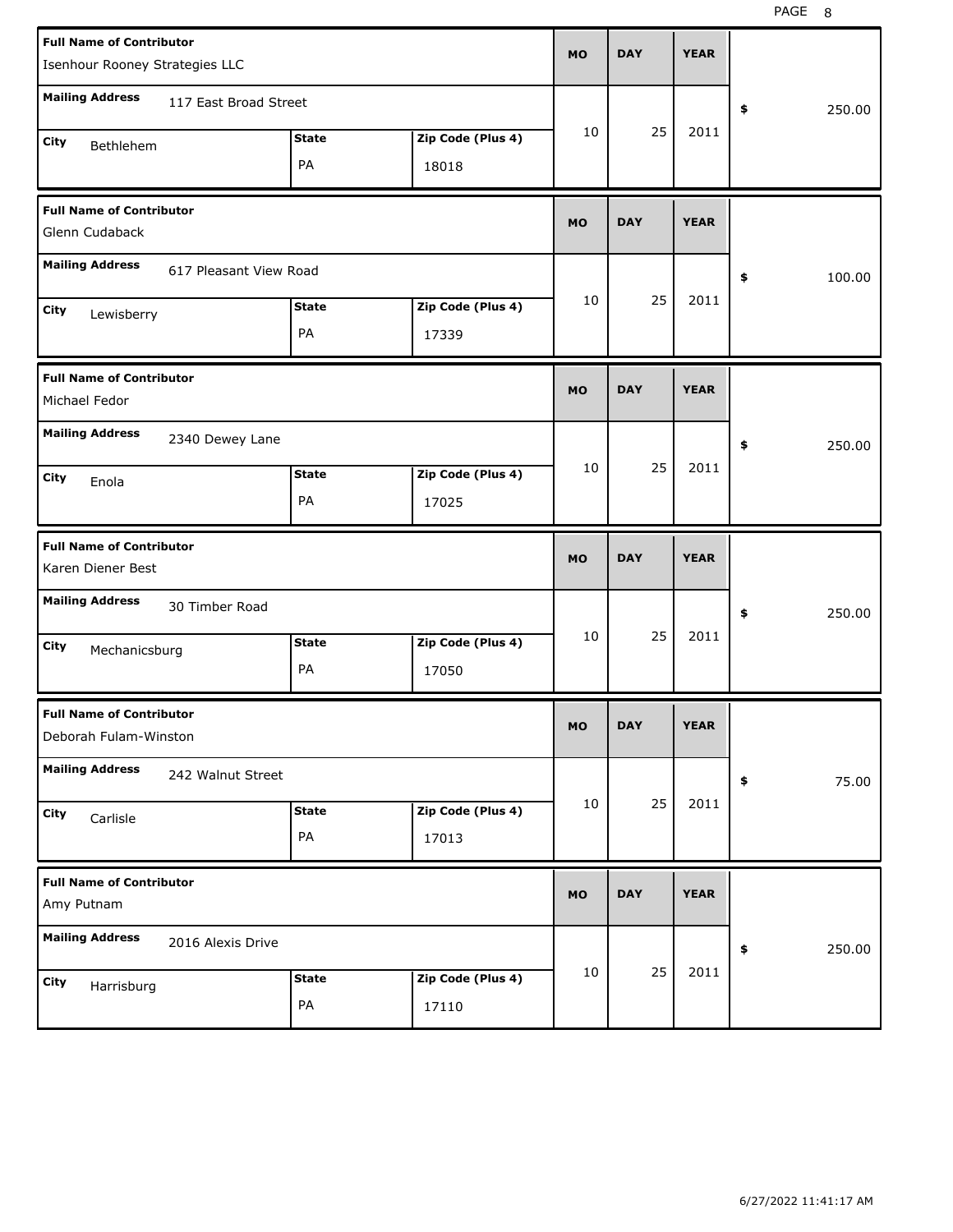| <b>Full Name of Contributor</b><br><b>Frances Harris</b> |                         |              |                   | <b>MO</b> | <b>DAY</b> | <b>YEAR</b> |              |
|----------------------------------------------------------|-------------------------|--------------|-------------------|-----------|------------|-------------|--------------|
| <b>Mailing Address</b>                                   | 222 N 2nd Street, Apt 2 |              |                   |           |            |             | \$<br>100.00 |
| City<br>Harrisburg                                       |                         | <b>State</b> | Zip Code (Plus 4) | 10        | 25         | 2011        |              |
|                                                          |                         | PA           | 17110             |           |            |             |              |
| <b>Full Name of Contributor</b><br>Stephen Dorko         |                         |              |                   | <b>MO</b> | <b>DAY</b> | <b>YEAR</b> |              |
| <b>Mailing Address</b>                                   | 129 Hiddenwod Drive     |              |                   |           |            |             | \$<br>100.00 |
| City<br>Harrisburg                                       |                         | <b>State</b> | Zip Code (Plus 4) | 10        | 25         | 2011        |              |
|                                                          |                         | PA           | 17110             |           |            |             |              |
| <b>Full Name of Contributor</b><br>Gregoy Jordanoff      |                         |              |                   | <b>MO</b> | <b>DAY</b> | <b>YEAR</b> |              |
| <b>Mailing Address</b>                                   | 520 N Front Street      |              |                   |           |            |             | \$<br>60.00  |
| City<br>Steelton                                         |                         | <b>State</b> | Zip Code (Plus 4) | 10        | 25         | 2011        |              |
|                                                          |                         | PA           | 17113             |           |            |             |              |
|                                                          |                         |              |                   |           |            |             |              |
| <b>Full Name of Contributor</b><br>Nora Winkelman        |                         |              |                   | <b>MO</b> | <b>DAY</b> | <b>YEAR</b> |              |
| <b>Mailing Address</b>                                   | 1018 Green Street       |              |                   |           |            |             | \$<br>250.00 |
| City                                                     |                         | <b>State</b> | Zip Code (Plus 4) | 10        | 25         | 2011        |              |
| Harrisburg                                               |                         | PA           | 17102             |           |            |             |              |
| <b>Full Name of Contributor</b><br>Rosemary Barrett      |                         |              |                   | МO        | DAY        | <b>YEAR</b> |              |
| <b>Mailing Address</b>                                   | 27 Victoria Way         |              |                   |           |            |             | \$<br>100.00 |
| City                                                     |                         | <b>State</b> | Zip Code (Plus 4) | 10        | 25         | 2011        |              |
| Camp Hill                                                |                         | PA           | 17011             |           |            |             |              |
| <b>Full Name of Contributor</b><br>Tamara Stine          |                         |              |                   | <b>MO</b> | <b>DAY</b> | <b>YEAR</b> |              |
| <b>Mailing Address</b>                                   | 1117 Wansford Road      |              |                   |           |            |             | 200.00<br>\$ |
| City<br>Mechanicsburg                                    |                         | <b>State</b> | Zip Code (Plus 4) | 10        | 25         | 2011        |              |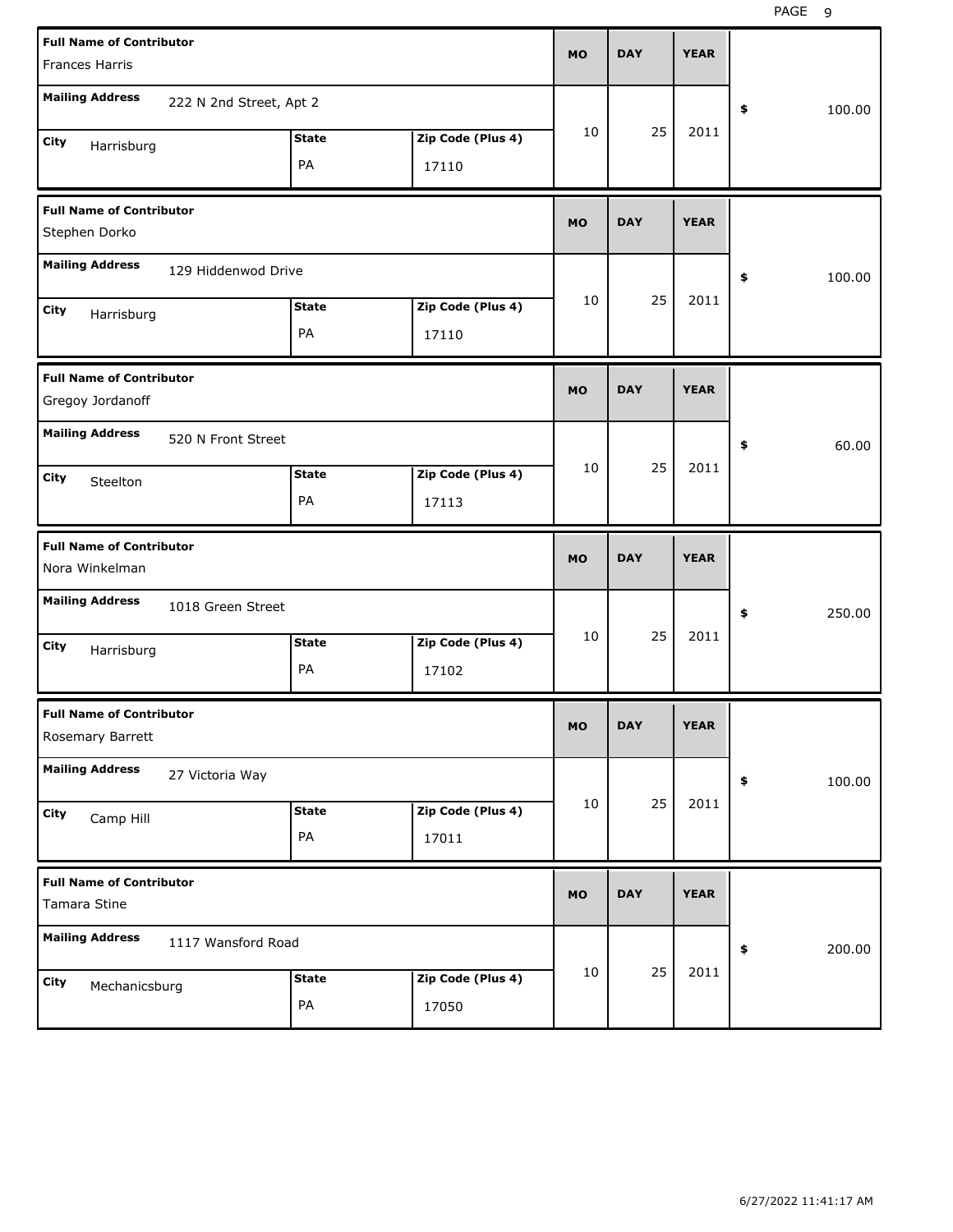| <b>Full Name of Contributor</b><br>Ellen Krafsow-Kogan |              |                   | <b>MO</b> | <b>DAY</b> | <b>YEAR</b> |              |  |
|--------------------------------------------------------|--------------|-------------------|-----------|------------|-------------|--------------|--|
| <b>Mailing Address</b><br>774 Rydal Green Drive        |              |                   |           |            |             |              |  |
|                                                        | <b>State</b> | Zip Code (Plus 4) | 10        | 25         | 2011        | \$<br>100.00 |  |
| City<br>Jenkintown                                     | PA           | 19046             |           |            |             |              |  |
| <b>Full Name of Contributor</b>                        |              |                   |           |            |             |              |  |
| Ellen hart                                             |              |                   | <b>MO</b> | <b>DAY</b> | <b>YEAR</b> |              |  |
| <b>Mailing Address</b><br>457 Crest Avenue             |              |                   |           |            |             | \$<br>100.00 |  |
| City<br><b>Elkins Park</b>                             | <b>State</b> | Zip Code (Plus 4) | 10        | 25         | 2011        |              |  |
|                                                        | PA           | 19027             |           |            |             |              |  |
| <b>Full Name of Contributor</b>                        |              |                   | <b>MO</b> | <b>DAY</b> | <b>YEAR</b> |              |  |
| Donna Allen                                            |              |                   |           |            |             |              |  |
| <b>Mailing Address</b><br>341 Rumpf Avenue             |              |                   |           |            |             | \$<br>100.00 |  |
| <b>City</b><br>Penndel                                 | <b>State</b> | Zip Code (Plus 4) | 10        | 25         | 2011        |              |  |
|                                                        | PA           | 19047             |           |            |             |              |  |
|                                                        |              |                   |           |            |             |              |  |
| <b>Full Name of Contributor</b><br>Susan Milnes        |              |                   | <b>MO</b> | <b>DAY</b> | <b>YEAR</b> |              |  |
| <b>Mailing Address</b><br>114 E Keller Street          |              |                   |           |            |             | 250.00<br>\$ |  |
| <b>City</b>                                            | <b>State</b> | Zip Code (Plus 4) | 10        | 25         | 2011        |              |  |
| Mechanicsburg                                          | PA           | 17055             |           |            |             |              |  |
| <b>Full Name of Contributor</b><br>Mary Ellen McMillen |              |                   | <b>MO</b> | <b>DAY</b> | <b>YEAR</b> |              |  |
| <b>Mailing Address</b><br>5487 Grouse Drive            |              |                   |           |            |             | \$<br>100.00 |  |
| City                                                   | <b>State</b> | Zip Code (Plus 4) | 10        | 25         | 2011        |              |  |
| Harrisburg                                             | PA           | 17111             |           |            |             |              |  |
| <b>Full Name of Contributor</b><br>Carole A Alexy      |              |                   | <b>MO</b> | <b>DAY</b> | <b>YEAR</b> |              |  |
| <b>Mailing Address</b><br>322 S West Street            |              |                   |           |            |             | \$<br>250.00 |  |
| City<br>Carlisle                                       | <b>State</b> | Zip Code (Plus 4) | 10        | 25         | 2011        |              |  |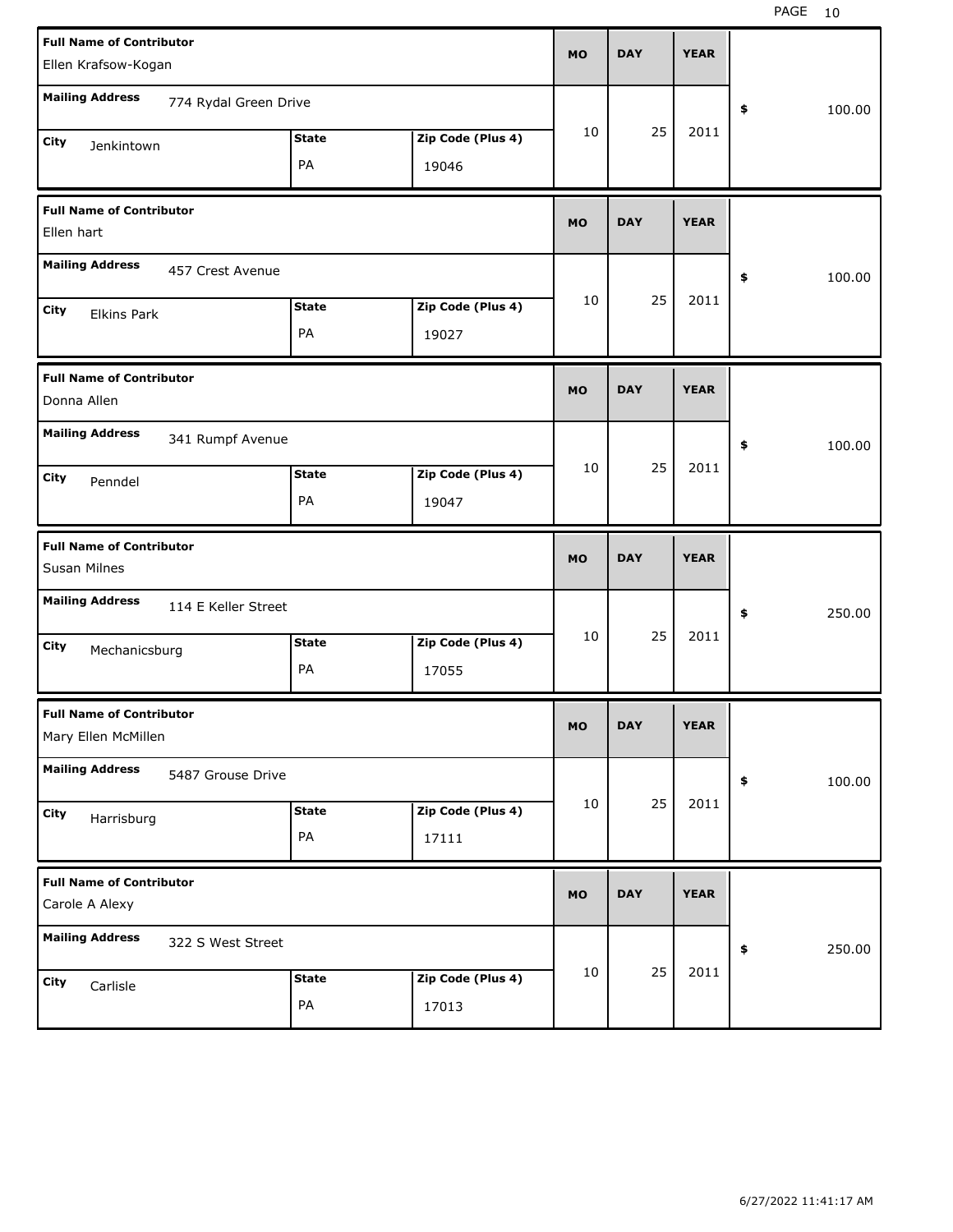| <b>Full Name of Contributor</b><br>Nancy Gippert                       | <b>MO</b> | <b>DAY</b> | <b>YEAR</b> |              |
|------------------------------------------------------------------------|-----------|------------|-------------|--------------|
| <b>Mailing Address</b><br>2437 Ionoff Road                             |           |            |             | \$<br>100.00 |
| Zip Code (Plus 4)<br><b>State</b><br>City<br>Harrisburg<br>PA<br>17110 | 10        | 25         | 2011        |              |
| <b>Full Name of Contributor</b><br>Catherine Desmond                   | <b>MO</b> | <b>DAY</b> | <b>YEAR</b> |              |
| <b>Mailing Address</b><br>2851 Vista Circle                            |           |            |             | \$<br>100.00 |
| Zip Code (Plus 4)<br><b>State</b><br>City<br>Camp Hill<br>PA<br>17011  | 10        | 25         | 2011        |              |
| <b>Full Name of Contributor</b><br>Greta Aul                           | <b>MO</b> | <b>DAY</b> | <b>YEAR</b> |              |
| <b>Mailing Address</b><br>80 Spencer Avenue                            |           |            |             | \$<br>125.00 |
| Zip Code (Plus 4)<br><b>State</b><br>City<br>Lancaster<br>PA<br>17603  | 11        | 28         | 2011        |              |
|                                                                        |           |            |             |              |
| <b>Full Name of Contributor</b><br>Margaret J Dierkers                 | <b>MO</b> | <b>DAY</b> | <b>YEAR</b> |              |
| <b>Mailing Address</b><br>4995 Saddle Brook Drive                      |           |            |             | \$<br>100.00 |
| Zip Code (Plus 4)<br><b>State</b><br>City<br>Harrisburg<br>PA<br>17112 | 11        | 16         | 2011        |              |
| <b>Full Name of Contributor</b><br>Bridget M Whitley                   | MO        | <b>DAY</b> | <b>YEAR</b> |              |
| <b>Mailing Address</b><br>1525 N Front Street                          |           |            |             | \$<br>250.00 |
| Zip Code (Plus 4)<br><b>State</b><br>City<br>Harrisburg<br>PA<br>17102 | 11        | 16         | 2011        |              |
| <b>Full Name of Contributor</b><br>David McCorkle                      | <b>MO</b> | <b>DAY</b> | <b>YEAR</b> |              |
| <b>Mailing Address</b><br>928 McCormick Road                           |           | 16         | 2011        | \$<br>100.00 |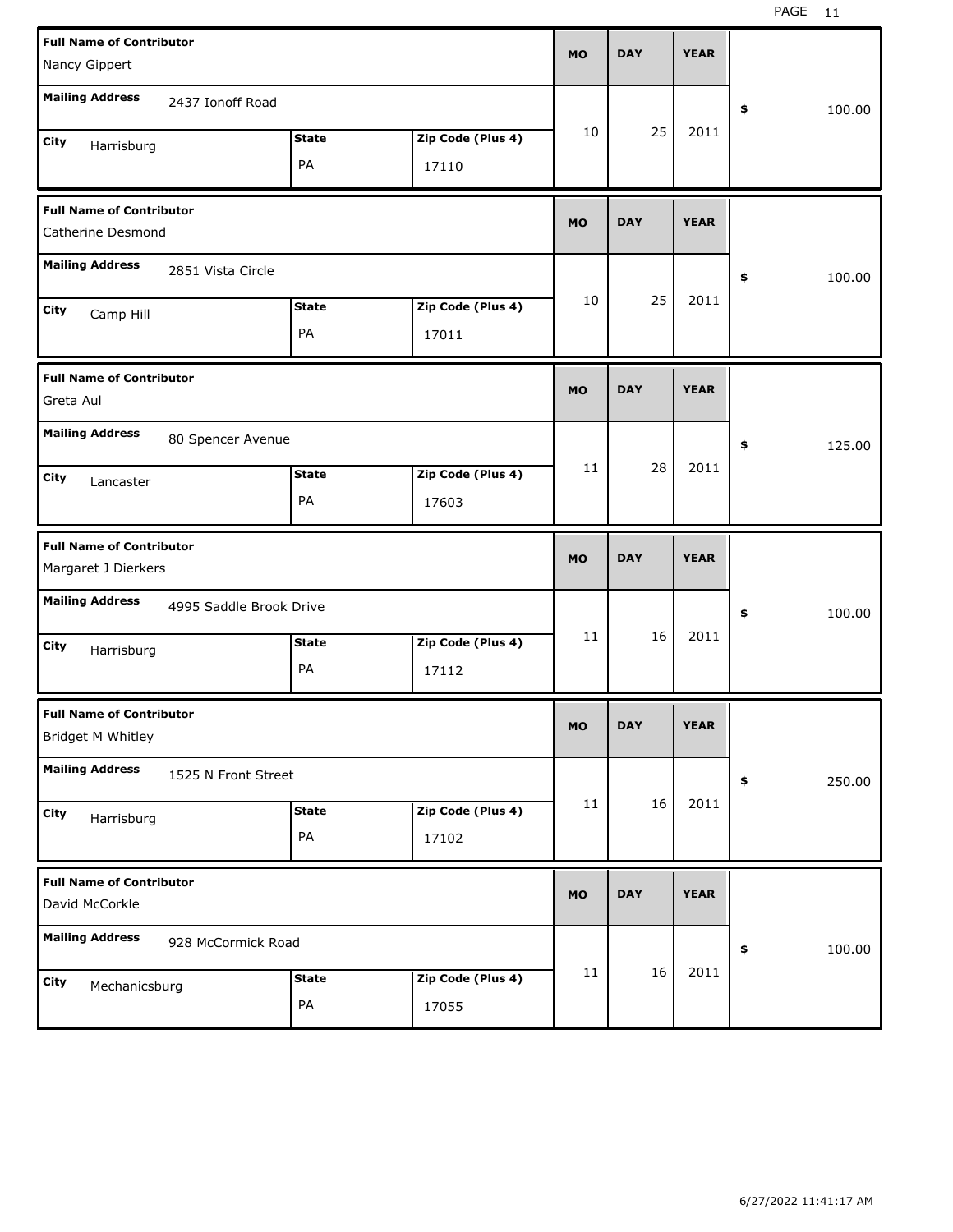| <b>Full Name of Contributor</b><br>C Lu Conser        |              |                   | <b>MO</b> | <b>DAY</b>     | <b>YEAR</b> |              |
|-------------------------------------------------------|--------------|-------------------|-----------|----------------|-------------|--------------|
| <b>Mailing Address</b><br>18 Har-John Lane            |              |                   |           |                |             | 250.00<br>\$ |
| City<br>Carlisle                                      | <b>State</b> | Zip Code (Plus 4) | 11        | 16             | 2011        |              |
|                                                       | PA           | 17015             |           |                |             |              |
| <b>Full Name of Contributor</b><br>Jim Vaughan        |              |                   | <b>MO</b> | <b>DAY</b>     | <b>YEAR</b> |              |
| <b>Mailing Address</b><br>2069 Robin Drive            |              |                   |           |                |             | 200.00<br>\$ |
| City<br>Manheim                                       | <b>State</b> | Zip Code (Plus 4) | 11        | $\overline{7}$ | 2011        |              |
|                                                       | PA           | 17545             |           |                |             |              |
| <b>Full Name of Contributor</b><br>Gabrielle Sedor    |              |                   | <b>MO</b> | <b>DAY</b>     | <b>YEAR</b> |              |
| <b>Mailing Address</b><br>931 N Front Street, Apt 301 |              |                   |           |                |             | 100.00<br>\$ |
| City<br>Harrisburg                                    | <b>State</b> | Zip Code (Plus 4) | 11        | $\mathbf 1$    | 2011        |              |
|                                                       | PA           | 17102             |           |                |             |              |
|                                                       |              |                   |           |                |             |              |
| <b>Full Name of Contributor</b><br>Albert Richardson  |              |                   | <b>MO</b> | <b>DAY</b>     | <b>YEAR</b> |              |
| <b>Mailing Address</b><br>27 Niagara Pier             |              |                   |           |                |             | \$<br>100.00 |
| City<br>Erie                                          | <b>State</b> | Zip Code (Plus 4) | 11        | $\mathbf 1$    | 2011        |              |
|                                                       | PA           | 16507             |           |                |             |              |
| <b>Full Name of Contributor</b><br>Karen Hudson       |              |                   | <b>MO</b> | <b>DAY</b>     | <b>YEAR</b> |              |
| <b>Mailing Address</b><br>124 Porthcawl Court         |              |                   |           |                |             | 100.00<br>\$ |
| City<br>Avondale                                      | <b>State</b> | Zip Code (Plus 4) | 11        | $\mathbf 1$    | 2011        |              |
|                                                       | PA           | 19311             |           |                |             |              |
| <b>Full Name of Contributor</b><br>susan Pera         |              |                   | <b>MO</b> | <b>DAY</b>     | <b>YEAR</b> |              |
| <b>Mailing Address</b><br>1714 Olmsted Way East       |              |                   |           |                |             | 100.00<br>\$ |
| City<br>Camp Hill                                     | <b>State</b> | Zip Code (Plus 4) | 10        | 28             | 2011        |              |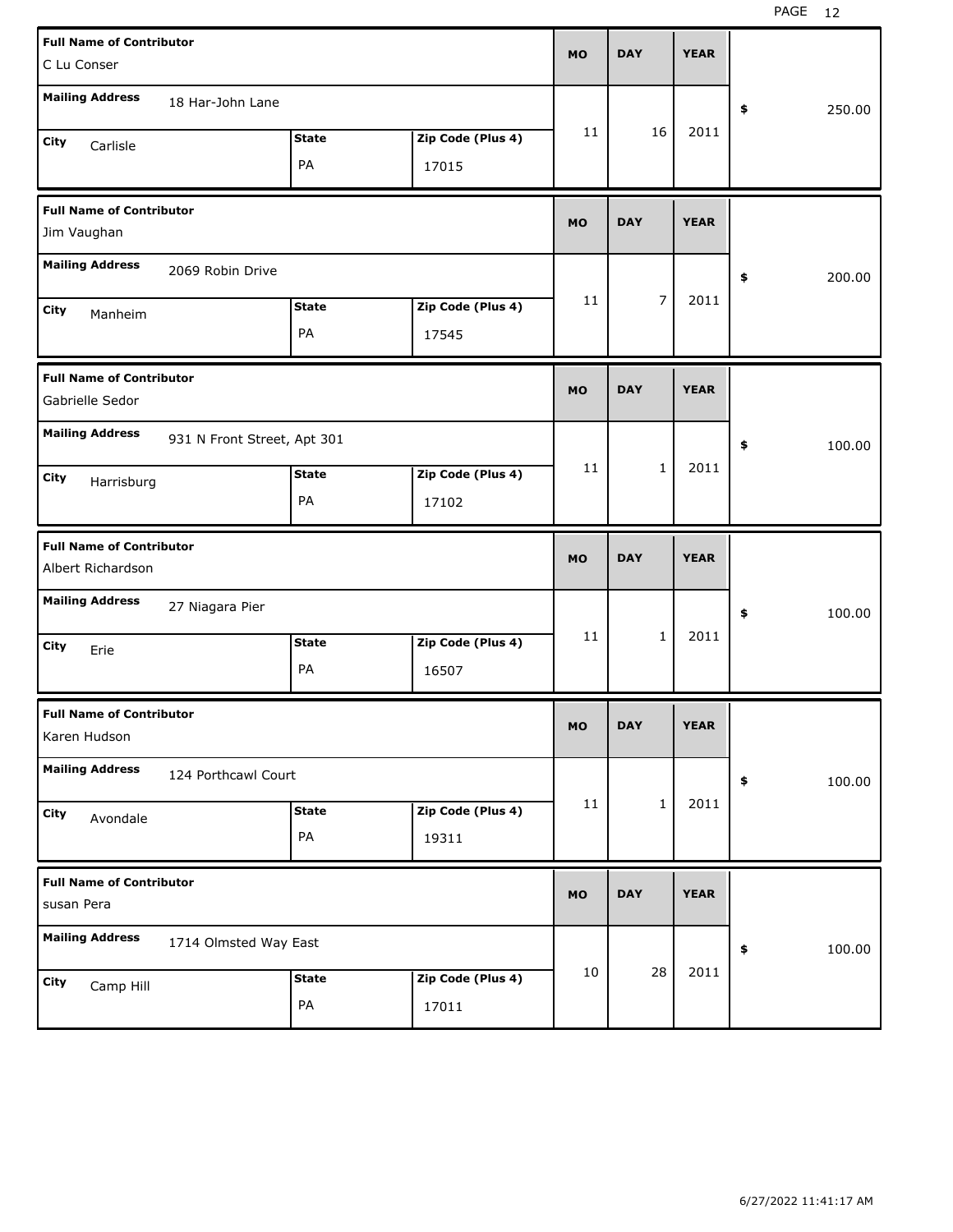| l Full Name of Contributor<br>Dorothy Fulton                                 |             |                            | <b>MO</b> | <b>DAY</b> | <b>YEAR</b> |                                     |
|------------------------------------------------------------------------------|-------------|----------------------------|-----------|------------|-------------|-------------------------------------|
| Mailing Address<br>5907 Eshenaur Drive                                       |             |                            |           |            |             | \$<br>250.00                        |
| City<br>Harrisburg                                                           | State<br>PA | Zip Code (Plus 4)<br>17112 | 10        | 25         | 2011        |                                     |
| Enter Grand Total of Part A on Schedule I, Detailed Summary Page, Section 2. |             |                            |           |            |             | \$<br><b>PAGE TOTAL</b><br>8,290.00 |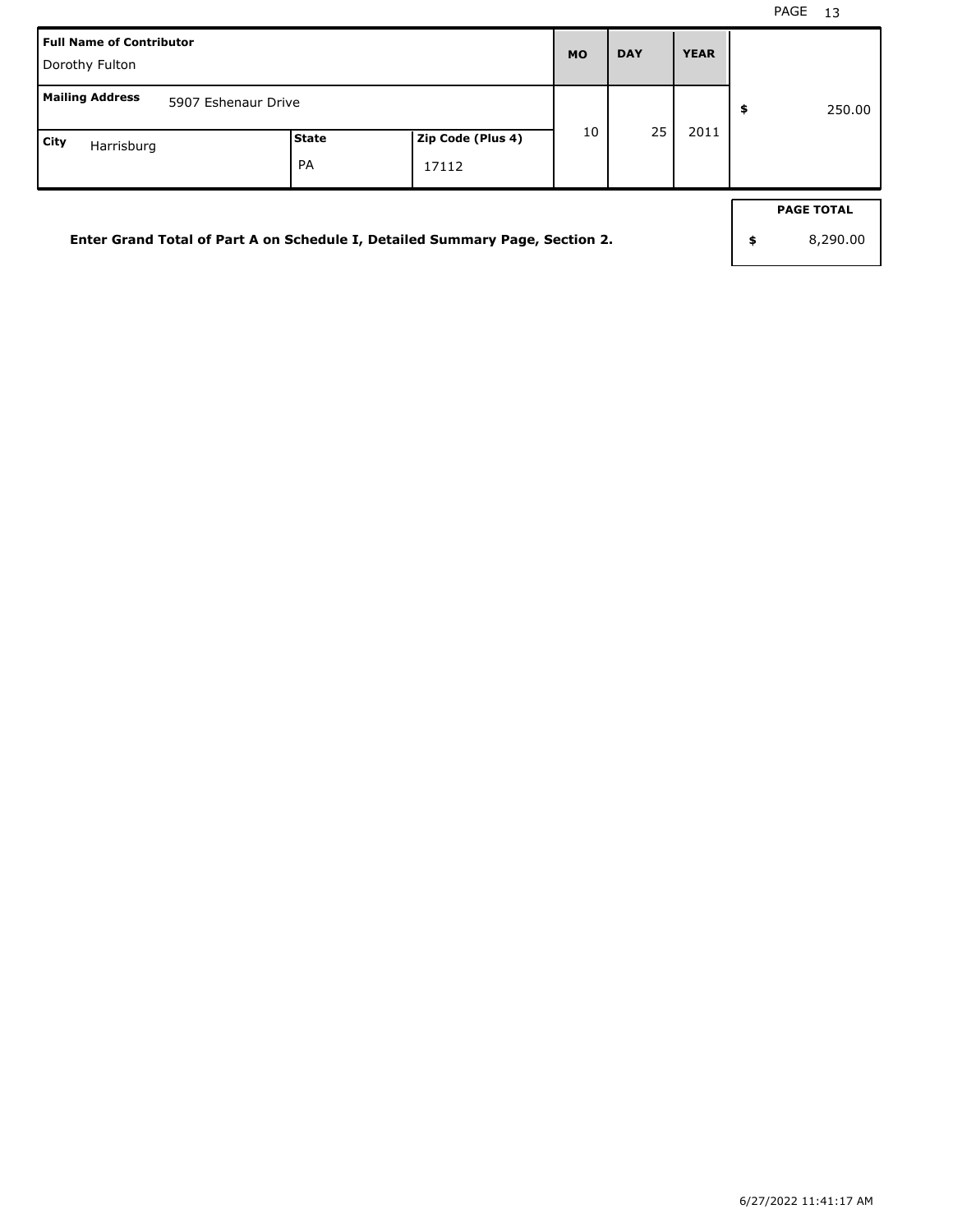# **PART C Contributions Received From Political Committees**

**OVER \$250.00**

 **Use this Part to itemize only contributions received from Political committees with an aggregate value from Over \$250.00 in the reporting period.**

| Name of Filing Committee or Candidate                                        |              |  | <b>Reporting Period</b> |             |            |             |    |                   |  |
|------------------------------------------------------------------------------|--------------|--|-------------------------|-------------|------------|-------------|----|-------------------|--|
|                                                                              |              |  | From:                   |             |            | To:         |    |                   |  |
|                                                                              |              |  |                         | <b>DATE</b> |            |             |    | <b>AMOUNT</b>     |  |
| <b>Full Name of Contributing Committee</b>                                   |              |  |                         | <b>MO</b>   | <b>DAY</b> | <b>YEAR</b> |    |                   |  |
| <b>Mailing Address</b>                                                       |              |  |                         |             |            |             | \$ | 0.00              |  |
| City                                                                         | <b>State</b> |  | Zip Code (Plus 4)       |             |            |             |    |                   |  |
|                                                                              |              |  |                         |             |            |             |    | <b>PAGE TOTAL</b> |  |
| Enter Grand Total of Part C on Schedule I, Detailed Summary Page, Section 3. |              |  |                         |             |            |             | \$ | 0.00              |  |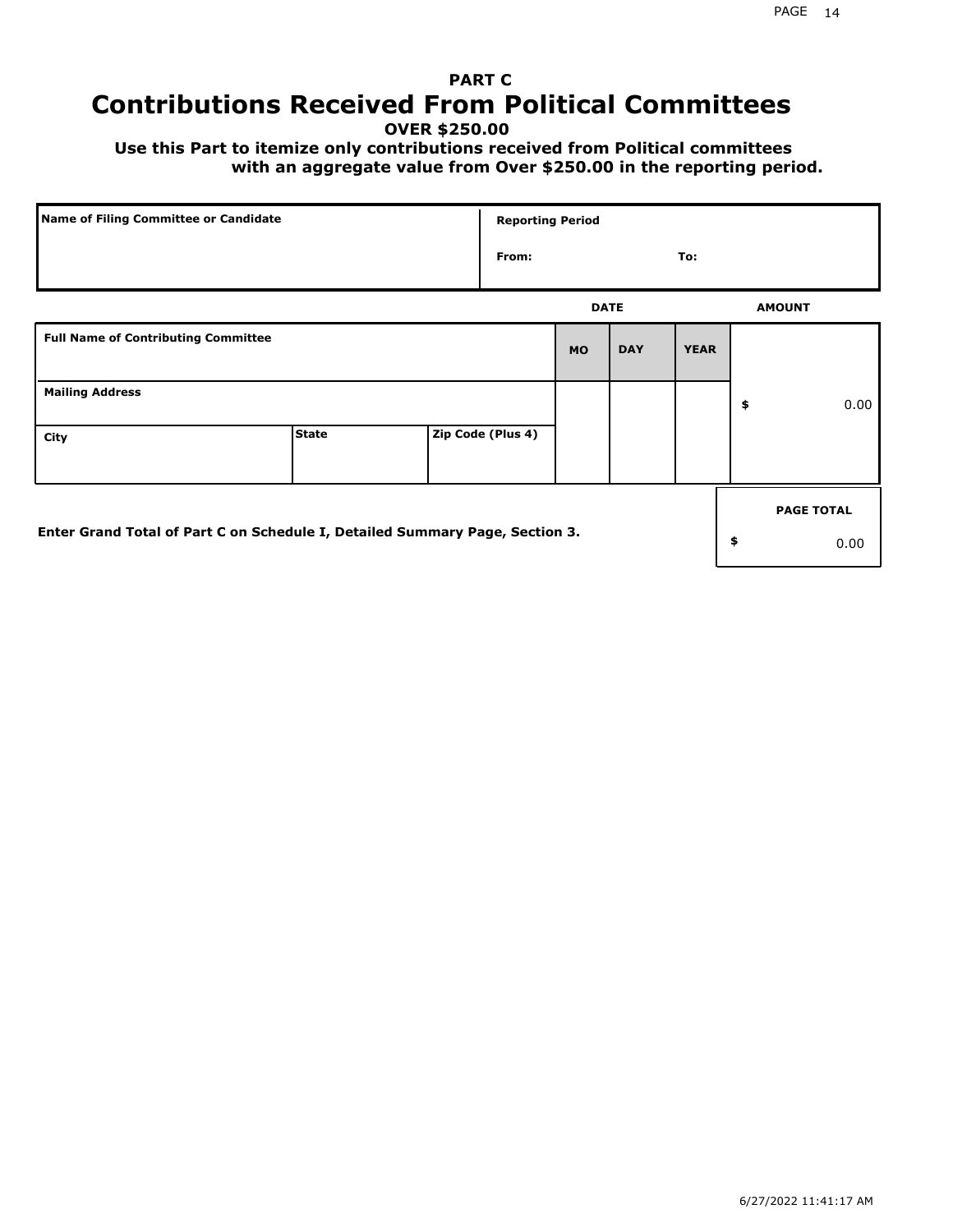# **PART D ALL OTHER CONTRIBUTIONS**

#### **OVER \$250.00**

#### **Use this Part to itemize all other contributions with an aggregate value of**

 **over \$250.00 in the reporting period.**

 **(Exclude contributions from political committees reported in Part C.)** 

| Name of Filing Committee or Candidate                                         |                    |  |                            | <b>Reporting Period</b> |                            |              |                   |                   |          |  |
|-------------------------------------------------------------------------------|--------------------|--|----------------------------|-------------------------|----------------------------|--------------|-------------------|-------------------|----------|--|
| Planned Parenthood PA Advocates                                               |                    |  | From:                      | 10/25/2011 To:          |                            |              | <u>11/28/2011</u> |                   |          |  |
|                                                                               |                    |  |                            |                         | <b>DATE</b>                |              | <b>AMOUNT</b>     |                   |          |  |
| <b>Full Name of Contributor</b><br>PA Future                                  |                    |  |                            |                         | <b>MO</b>                  | <b>DAY</b>   | <b>YEAR</b>       |                   |          |  |
| <b>Mailing</b><br>PO Box 58635<br><b>Address</b>                              |                    |  |                            |                         |                            |              | \$                | 1,000.00          |          |  |
| City<br>Philadelphia                                                          | <b>State</b><br>PA |  | Zip Code (Plus 4)<br>19102 |                         | 10                         | 25           | 2011              |                   |          |  |
| <b>Employer Name</b><br>PA Future                                             |                    |  |                            |                         | <b>Occupation</b><br>Owner |              |                   |                   |          |  |
| <b>Employer Mailing Address/Principal Place of</b><br>City<br><b>Business</b> |                    |  |                            |                         | <b>State</b>               |              | Zip Code (Plus 4) |                   |          |  |
| PO Box 58635                                                                  |                    |  | Philadelphia               |                         | PA                         |              |                   | 19102             |          |  |
| <b>Full Name of Contributor</b><br>Capital Associates PAC                     |                    |  |                            | <b>MO</b>               | <b>DAY</b>                 | <b>YEAR</b>  |                   |                   |          |  |
| <b>Mailing</b><br>200 N 3rd Street<br><b>Address</b>                          |                    |  |                            |                         |                            |              |                   | \$                | 500.00   |  |
| City<br>Harrisburg                                                            | <b>State</b><br>PA |  | Zip Code (Plus 4)<br>17108 |                         | 10                         | 28           | 2011              |                   |          |  |
| <b>Employer Name</b><br>Capital Associates PAC                                |                    |  |                            |                         | <b>Occupation</b><br>PAC   |              |                   |                   |          |  |
| Employer Mailing Address/Principal Place of<br>City<br><b>Business</b>        |                    |  |                            |                         |                            | <b>State</b> |                   | Zip Code (Plus 4) |          |  |
| 200 N 3rd Street<br>Harrisburg                                                |                    |  |                            |                         | PA                         |              | 17108             |                   |          |  |
| Enter Grand Total of Part C on Schedule I, Detailed Summary Page, Section 3.  |                    |  |                            |                         |                            |              | <b>PAGE TOTAL</b> |                   |          |  |
|                                                                               |                    |  |                            |                         |                            |              |                   | \$                | 1,500.00 |  |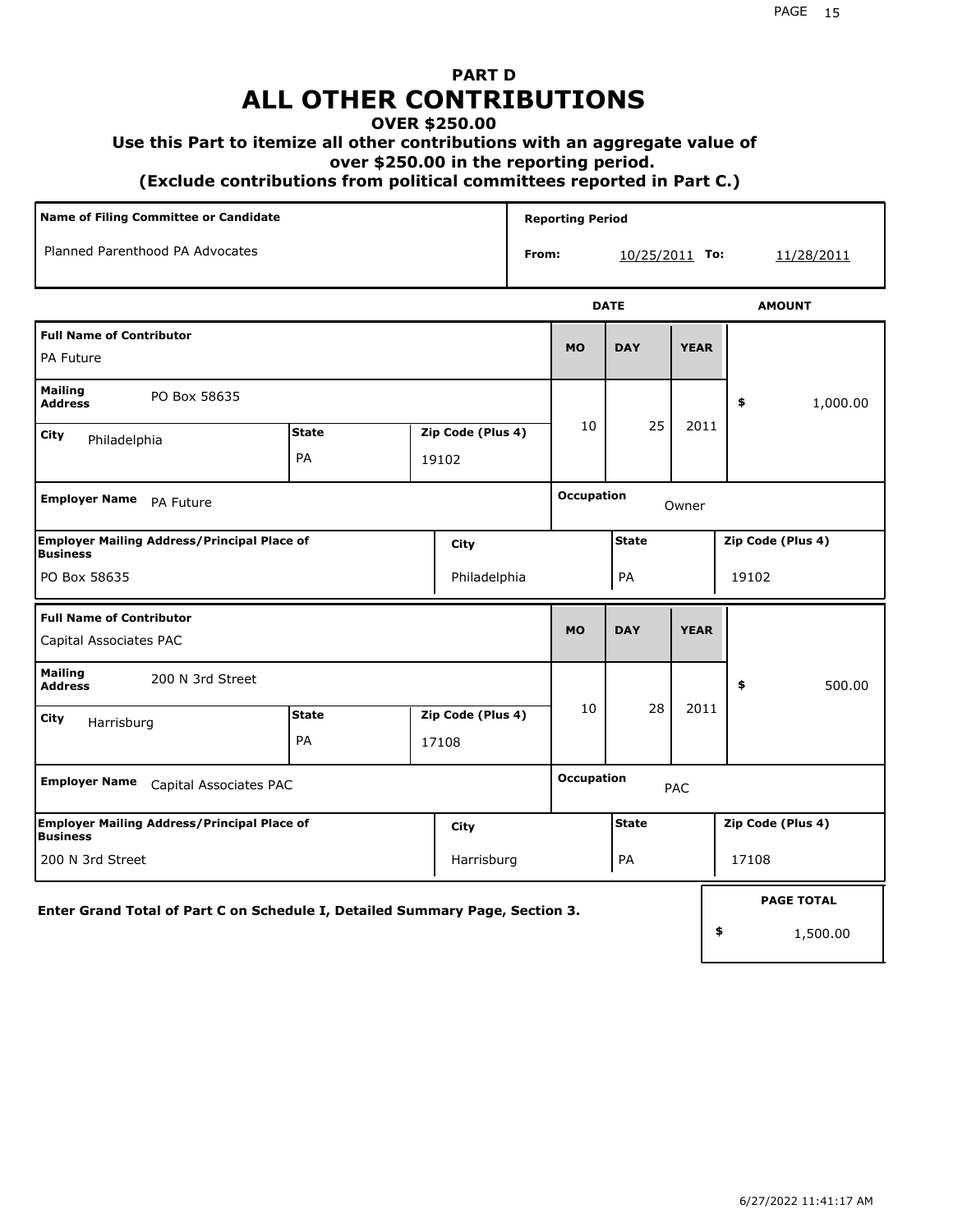## **PART E OTHER RECEIPTS**

### **REFUNDS, INTEREST INCOME, RETURNED CHECKS, ETC.**

### **Use this Part to report refunds received, interest earned, returned checks and**

### **prior expenditures that were returned to the filer.**

| Name of Filing Committee or Candidate                                        |              |                   | <b>Reporting Period</b> |           |             |             |    |                   |      |
|------------------------------------------------------------------------------|--------------|-------------------|-------------------------|-----------|-------------|-------------|----|-------------------|------|
|                                                                              |              |                   | From:                   |           |             | To:         |    |                   |      |
|                                                                              |              |                   |                         |           | <b>DATE</b> |             |    | <b>AMOUNT</b>     |      |
| <b>Full Name</b>                                                             |              |                   |                         | <b>MO</b> | <b>DAY</b>  | <b>YEAR</b> |    |                   |      |
| <b>Mailing Address</b>                                                       |              |                   |                         |           |             |             | \$ |                   | 0.00 |
| City                                                                         | <b>State</b> | Zip Code (Plus 4) |                         |           |             |             |    |                   |      |
| <b>Receipt Description</b>                                                   |              |                   |                         |           |             |             |    |                   |      |
|                                                                              |              |                   |                         |           |             |             |    | <b>PAGE TOTAL</b> |      |
| Enter Grand Total of Part E on Schedule I, Detailed Summary Page, Section 4. |              |                   |                         |           |             |             | \$ |                   | 0.00 |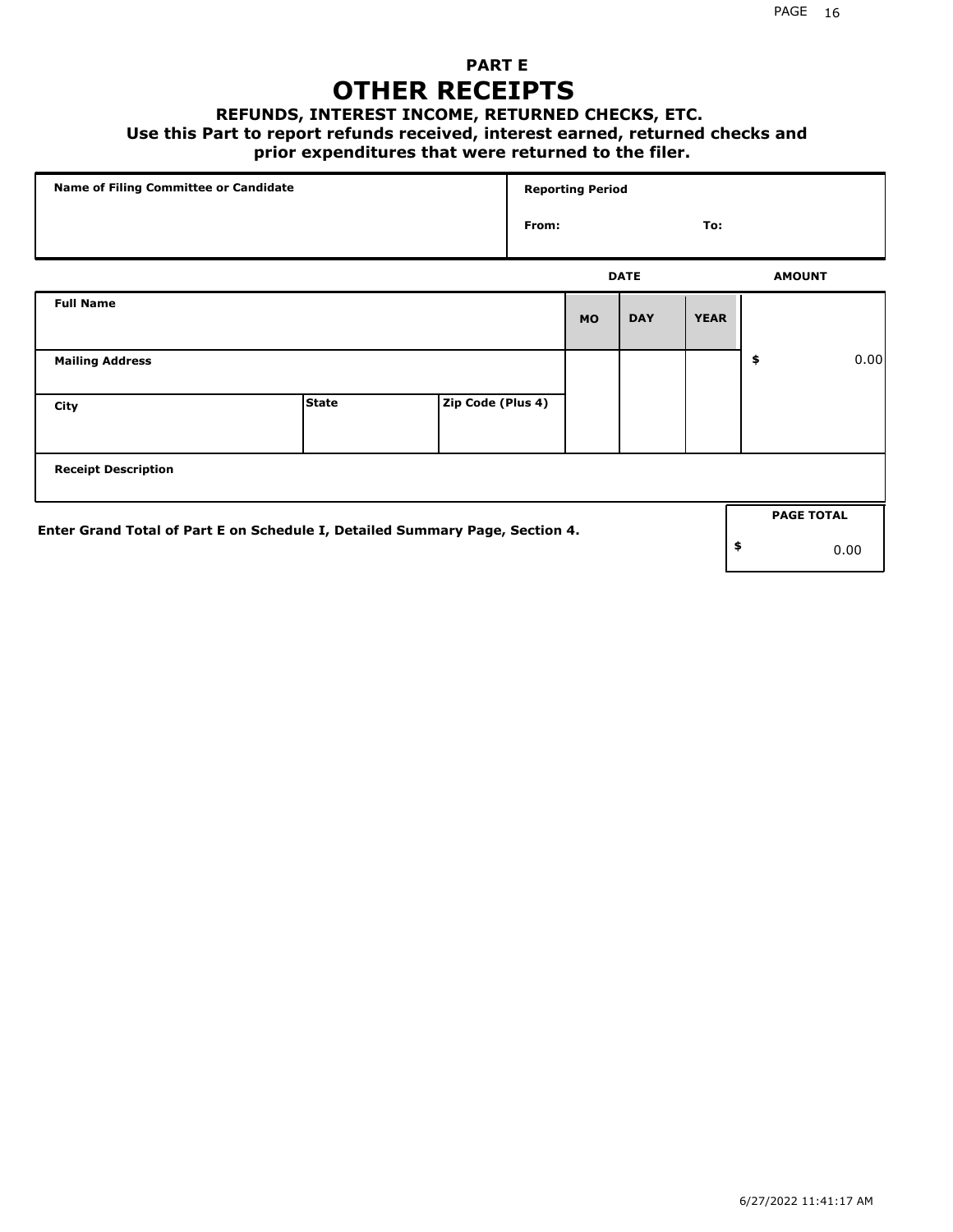### **SCHEDULE II IN-KIND CONTRIBUTIONS AND VALUABLE THINGS RECEIVED USE THIS SCHEDULE TO REPORT ALL IN-KIND CONTRIBUTIONS OF VALUABLE THINGS**

# **DURING THE REPORTING PERIOD.**

**Detailed Summary Page**

| <b>Name of Filing Committee or Candidate</b>                                                                                                                                | <b>Reporting Period</b> |                          |            |  |  |  |  |  |  |
|-----------------------------------------------------------------------------------------------------------------------------------------------------------------------------|-------------------------|--------------------------|------------|--|--|--|--|--|--|
| Planned Parenthood PA Advocates                                                                                                                                             | From:                   | <u>10/25/2011</u><br>To: | 11/28/2011 |  |  |  |  |  |  |
| 1. UNITEMIZED IN-KIND CONTRIBUTIONS RECEIVED - VALUE OF \$50.00 OR LESS PER CONTRIBUTOR                                                                                     |                         |                          |            |  |  |  |  |  |  |
| <b>TOTAL for the Reporting Period</b>                                                                                                                                       | (1)                     | \$                       | 0.00       |  |  |  |  |  |  |
| 2. IN-KIND CONTRIBUTIONS RECEIVED - VALUE OF \$50.01 TO \$250.00 (FROM PART F)                                                                                              |                         |                          |            |  |  |  |  |  |  |
| <b>TOTAL for the Reporting Period</b>                                                                                                                                       | (2)                     | \$                       | 0.00       |  |  |  |  |  |  |
| 3. IN-KIND CONTRIBUTION RECIEVED - VALUE OVER \$250.00 (FROM PART G)                                                                                                        |                         |                          |            |  |  |  |  |  |  |
| <b>TOTAL for the Reporting Period</b>                                                                                                                                       | (3)                     | \$                       | 0.00       |  |  |  |  |  |  |
| TOTAL VALUE OF IN-KIND CONTRIBUTIONS DURING THIS REPORTING PERIOD (Add and enter<br>amount totals from Boxes 1,2, and 3; also enter on Page 1, Reports Cover Page, Item F.) |                         | \$                       | 0.00       |  |  |  |  |  |  |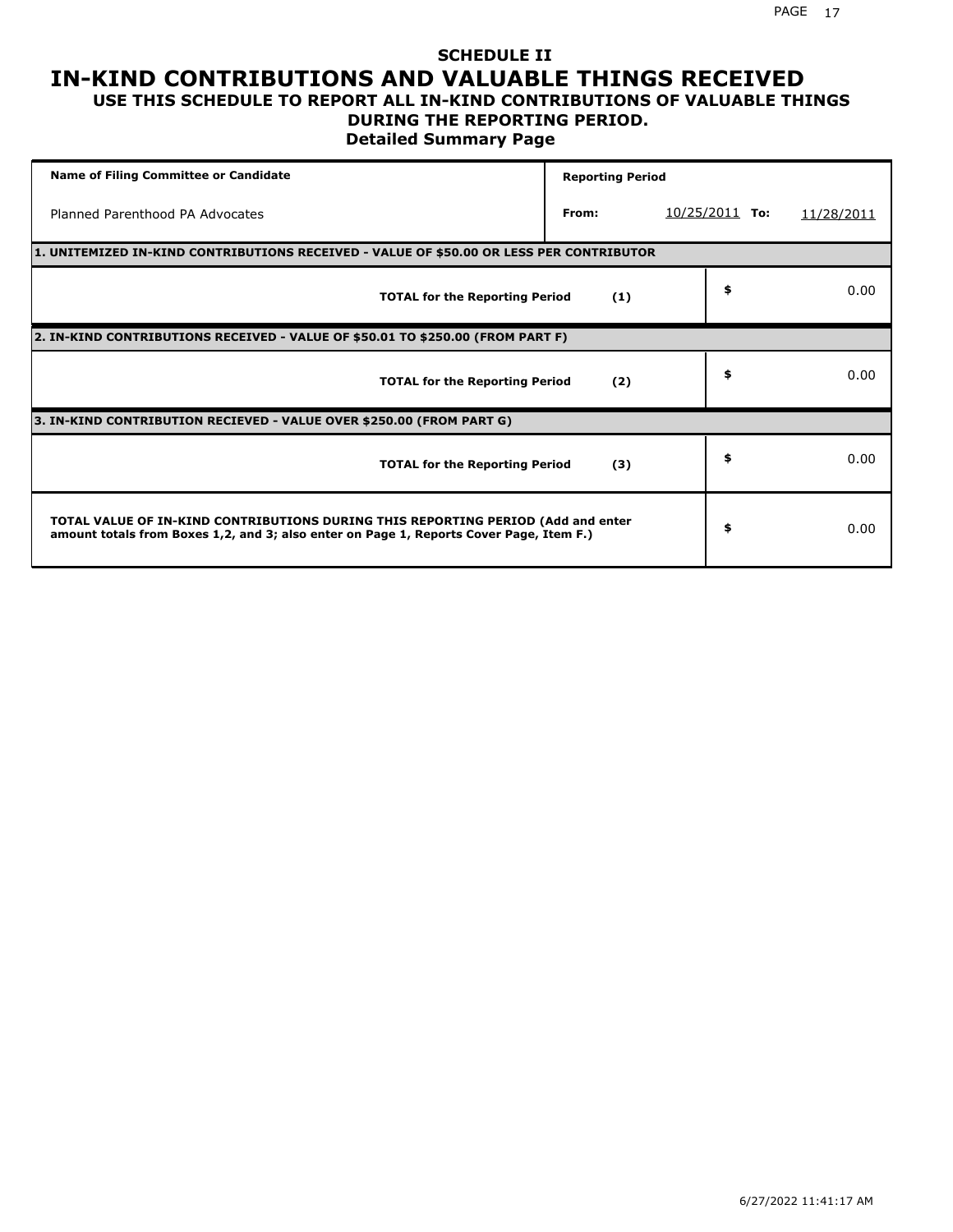# **SCHEDULE II PART F IN-KIND CONTRIBUTIONS RECEIVED**

# **VALUE OF \$50.01 TO \$250.00**

| <b>Name of Filing Committee or Candidate</b>                                                                                       |              |                   | <b>Reporting Period</b> |             |             |               |      |  |
|------------------------------------------------------------------------------------------------------------------------------------|--------------|-------------------|-------------------------|-------------|-------------|---------------|------|--|
|                                                                                                                                    |              |                   | From:                   |             |             | To:           |      |  |
|                                                                                                                                    |              |                   |                         | <b>DATE</b> |             | <b>AMOUNT</b> |      |  |
| <b>Full Name of Contributor</b>                                                                                                    |              |                   | <b>MO</b>               | <b>DAY</b>  | <b>YEAR</b> |               |      |  |
| <b>Mailing Address</b>                                                                                                             |              |                   |                         |             |             | \$            | 0.00 |  |
| City                                                                                                                               | <b>State</b> | Zip Code (Plus 4) |                         |             |             |               |      |  |
| <b>Description of Contribution:</b>                                                                                                |              |                   |                         |             |             |               |      |  |
| Enter Grand Total of Part F on Schedule II, In-Kind Contributions Detailed Summary Page,<br><b>PAGE TOTAL</b><br><b>Section 2.</b> |              |                   |                         |             |             |               |      |  |
|                                                                                                                                    |              |                   |                         |             | \$          |               | 0.00 |  |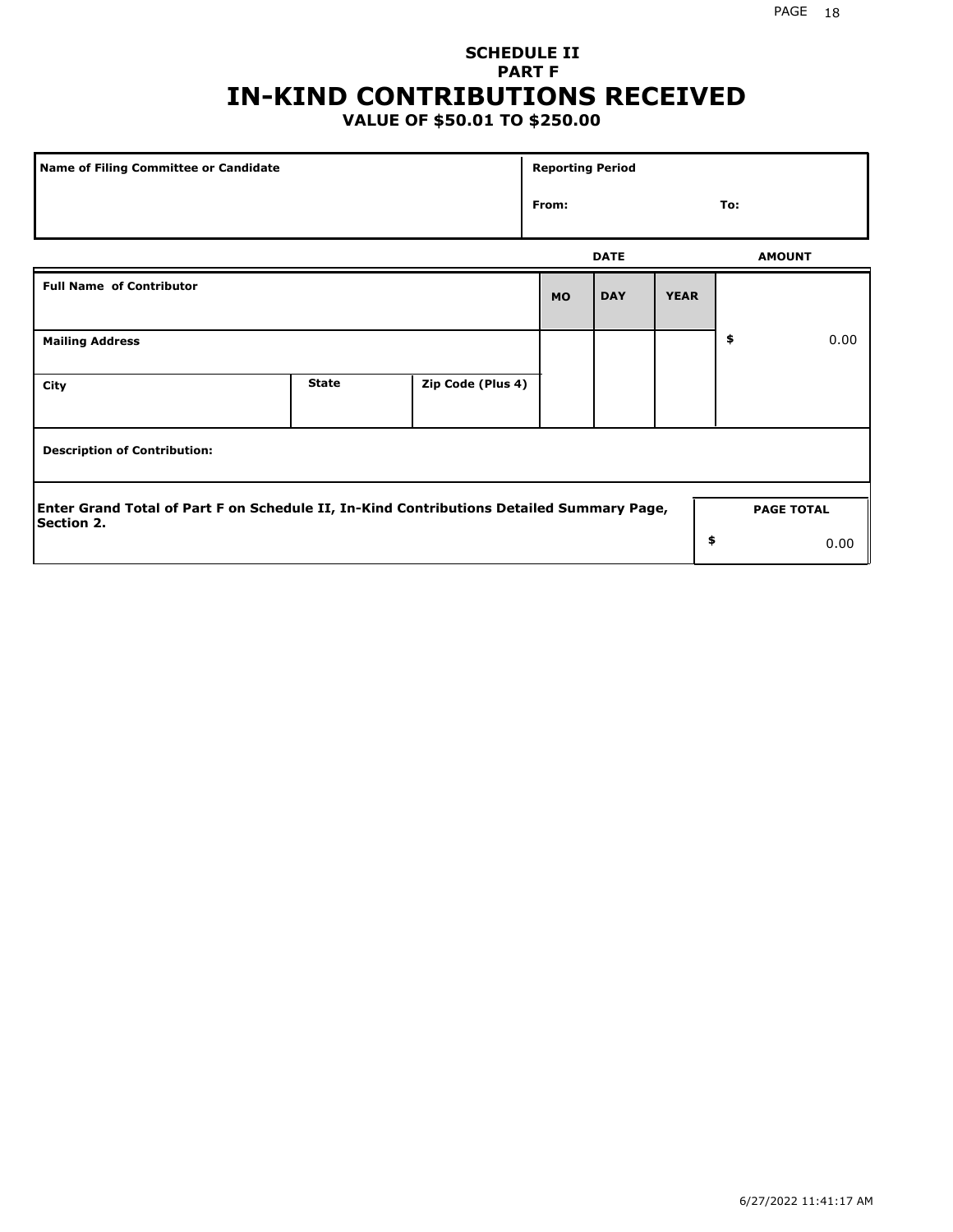### **SCHEDULE II PART G IN-KIND CONTRIBUTIONS RECEIVED VALUE OVER \$250.00**

| Name of Filing Committee or Candidate                                 |              |                      |                  | <b>Reporting Period</b>    |                   |           |                                    |             |    |               |
|-----------------------------------------------------------------------|--------------|----------------------|------------------|----------------------------|-------------------|-----------|------------------------------------|-------------|----|---------------|
|                                                                       |              |                      |                  |                            | From:<br>To:      |           |                                    |             |    |               |
|                                                                       |              |                      |                  |                            |                   |           | <b>DATE</b>                        |             |    | <b>AMOUNT</b> |
| <b>Full Name of Contributor</b>                                       |              |                      |                  |                            |                   | <b>MO</b> | <b>DAY</b>                         | <b>YEAR</b> |    |               |
| <b>Mailing Address</b>                                                |              |                      |                  |                            |                   |           |                                    |             | \$ | 0.00          |
| City                                                                  | <b>State</b> |                      | Zip Code(Plus 4) |                            |                   |           |                                    |             |    |               |
| <b>Employer of Contributor</b>                                        |              |                      |                  |                            | <b>Occupation</b> |           |                                    |             |    |               |
| <b>Employer Mailing Address/Principal Place of</b><br><b>Business</b> |              | <b>State</b><br>City |                  | <b>Zip Code(Plus</b><br>4) |                   |           | <b>Description of Contribution</b> |             |    |               |

| Enter Grand Total of Part G on Schedule II, In-Kind Contributions Detailed |  | <b>PAGE TOTAL</b> |
|----------------------------------------------------------------------------|--|-------------------|
| <b>Summary Page, Section 3.</b>                                            |  | 0.00              |
|                                                                            |  |                   |